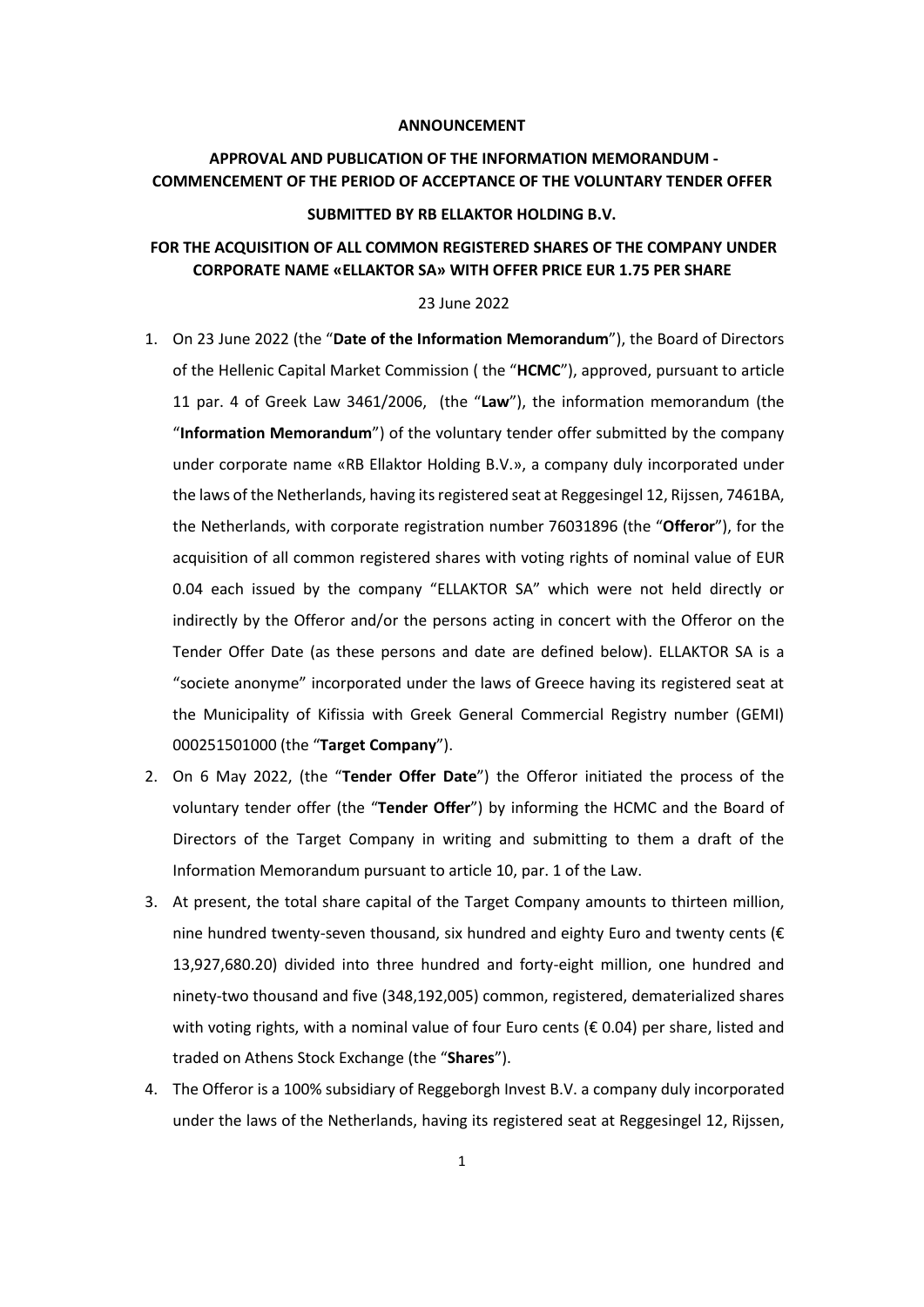7461 BA, the Netherlands, with corporate registration number 08088092. On the Tender Offer Date, Reggeborgh Invest B.V. holds in total one hundred and six million, two hundred seventy-five thousand, seven hundred seventy-five (106,275,775) Shares, representing approximately thirty point five hundred twenty-two per cent (30.522%) of the Target Company's fully paid-up share capital and voting rights.

- 5. Except for Reggeborgh Invest B.V. and any other entities controlled by Reggeborgh Invest B.V. in accordance with article 3 paragraph 1(c) of law 3556/2007, there are no other legal or natural persons acting in concert with the Offeror with respect to the Tender Offer as such persons are defined in article 2, (e) of the Law (the "**Persons Acting in Concert with the Offeror**").
- 6. All shares of the Target Company not held directly or indirectly by the Offeror or the Persons Acting in Concert with the Offeror on the Tender Offer Date that is to say 241,916,230 Shares, representing approximately 69.5% of the Target Company's fully paid-up share capital and voting rights are subject to the Tender Offer (the "**Tender Offer Shares**") and there is no minimum number of Shares that must be tendered in order for the Tender Offer to become effective.
- 7. The Offeror offers one Euro and seventy-five cents ( $\epsilon$  1.75) in cash for each Tender Offer Share tendered to the Offeror by the Shareholders of the Target Company in accordance with the law (the "**Offer Price**"). The Offer Price offered for the Tender Offer Shares is reasonable and fair pursuant to article 9 par.4 of the Law. More specifically, the Offer Price: (a) exceeds by about 31.6% the weighted average trading price during the six (6) months preceding the Tender Offer Date, which amounted to  $\epsilon$  1.33. (b) exceeds by about 2.94% the highest price at which the Offeror or any of the persons acting on the Offeror's behalf or in concert with the Offeror acquired Shares during the 12 months prior to the Tender Offer Date, which was € 1.70 per share. The Offeror declares also that the conditions of article 9 par. 6 of the Law are not met and therefore no valuation report has been prepared for the evaluation of the Shares and the determination of the fairness of the consideration offered for the Shares.
- 8. The Offeror will undertake on behalf of the Shareholders who lawfully, validly and timely accept the Tender Offer (the "**Accepting Shareholders**") the payment of the charges provided in the Annex of Decision 18 (Charges List) of the Board of Directors of HCSD (meeting 311/22.02.2021) as amended and in effect from time to time for the registration of the transfer of Shares, currently amounting to 0.08% of the value of the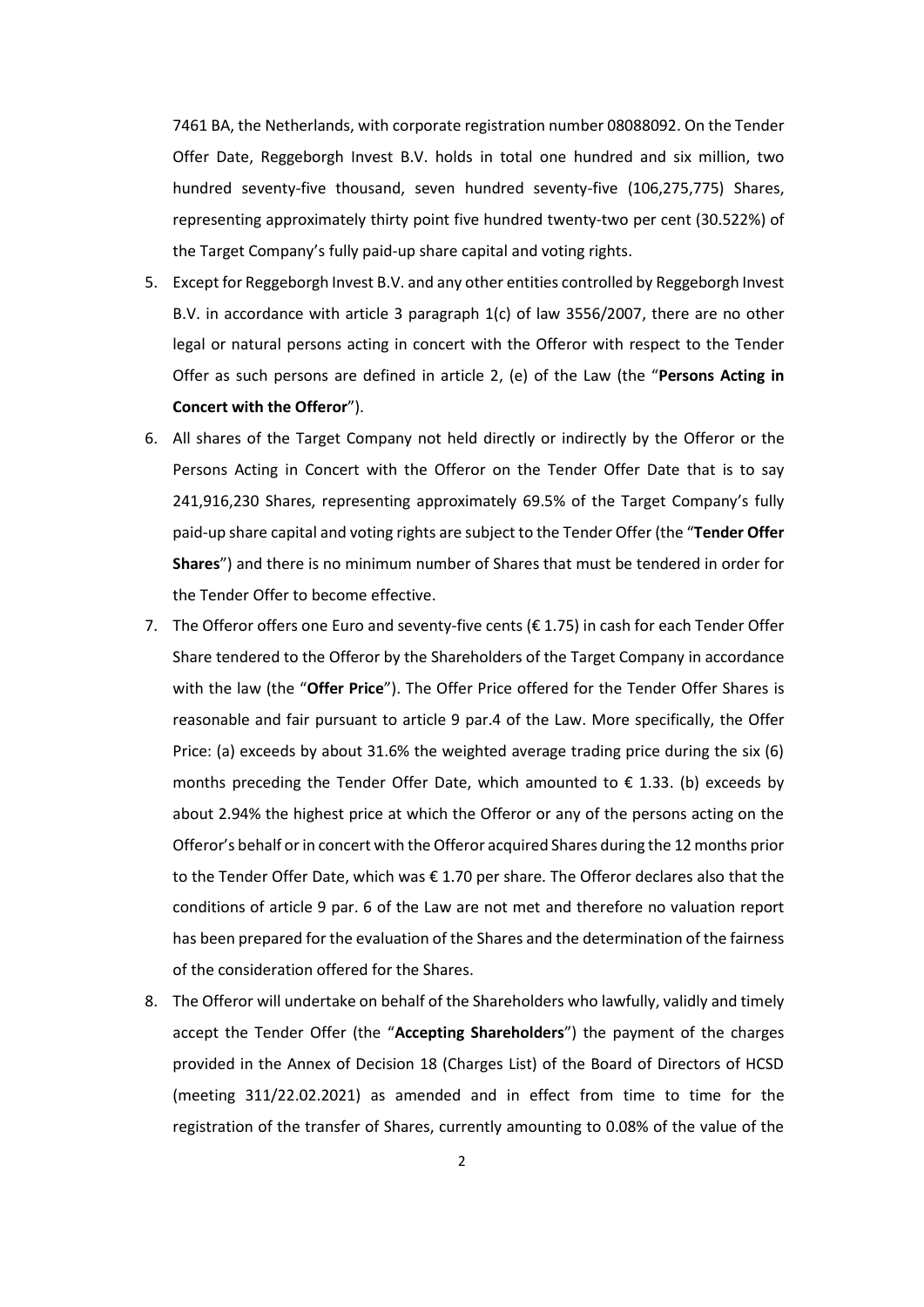transfer with a minimum charge equal to the lesser of 20 Euros or 20% of the value of the transfer for each Accepting Shareholder per Securities Account. The Offeror will not undertake the payment of the amount corresponding to the tax provided under article 9 Law 2579/1998, currently amounting to 0.2% over the transaction value. Such tax will be borne by the Accepting Shareholders.

- 9. Pursuant to article 9 of the Law, Goldman Sachs Bank Europe SE, has certified that the Offeror has all necessary means in order to pay the Offer Price and all duties payable to Hellenic Central Securities Depository for the transfer of the Tender Offer Shares. Nevertheless, the above credit institution provides no guarantee in accordance with articles 847 and following of the Greek Civil Code, or in any other way, nor provides any advice or recommendation in accordance with article 729 of the Greek Civil Code for the performance of the obligations undertaken by the Offeror in the context of the Tender Offer.
- 10. Goldman Sachs Bank Europe SE has been also appointed as the Offeror's advisor (the" **Advisor**") pursuant to article 12 of the Law. The Advisor is a credit institution incorporated under the laws of Germany having its registered seat at Marienturm, Taunusanlage 9-10, D-60329 Frankfurt am Main, and is entitled to provide the investment services of underwriting and placing of financial instruments.
- 11. Motor Oil, as the second largest shareholder in the Target Company, has confirmed that it will not tender its shares in the Tender Offer.
- 12. The Offeror and the Persons Acting in Concert with the Offeror declare that they shall not acquire either through the Athens Stock Exchange or over the counter any Shares from the date of the announcement of the Tender Offer until the expiration of the Acceptance Period (as defined below) of the Tender Offer.
- 13. The Acceptance Period, during which the Shareholders may accept the Tender Offer by submitting to their Participants/Intermediaries a signed copy of the acceptance form (as provided for in the Information Memorandum) shall last for four weeks and two business days, starting from 24 June 2022 at 8 a.m. (Athens time) and ending on 26 July 2022 until the end of the business hours of the Participants/ Intermediaries (the "**Acceptance Period**"). The process of acceptance of the tender offer is described in section 2 of the Information Memorandum.
- 14. The Company's shareholders may receive free copies of the Information Memorandum and any information regarding the process of acceptance of the Tender Offer by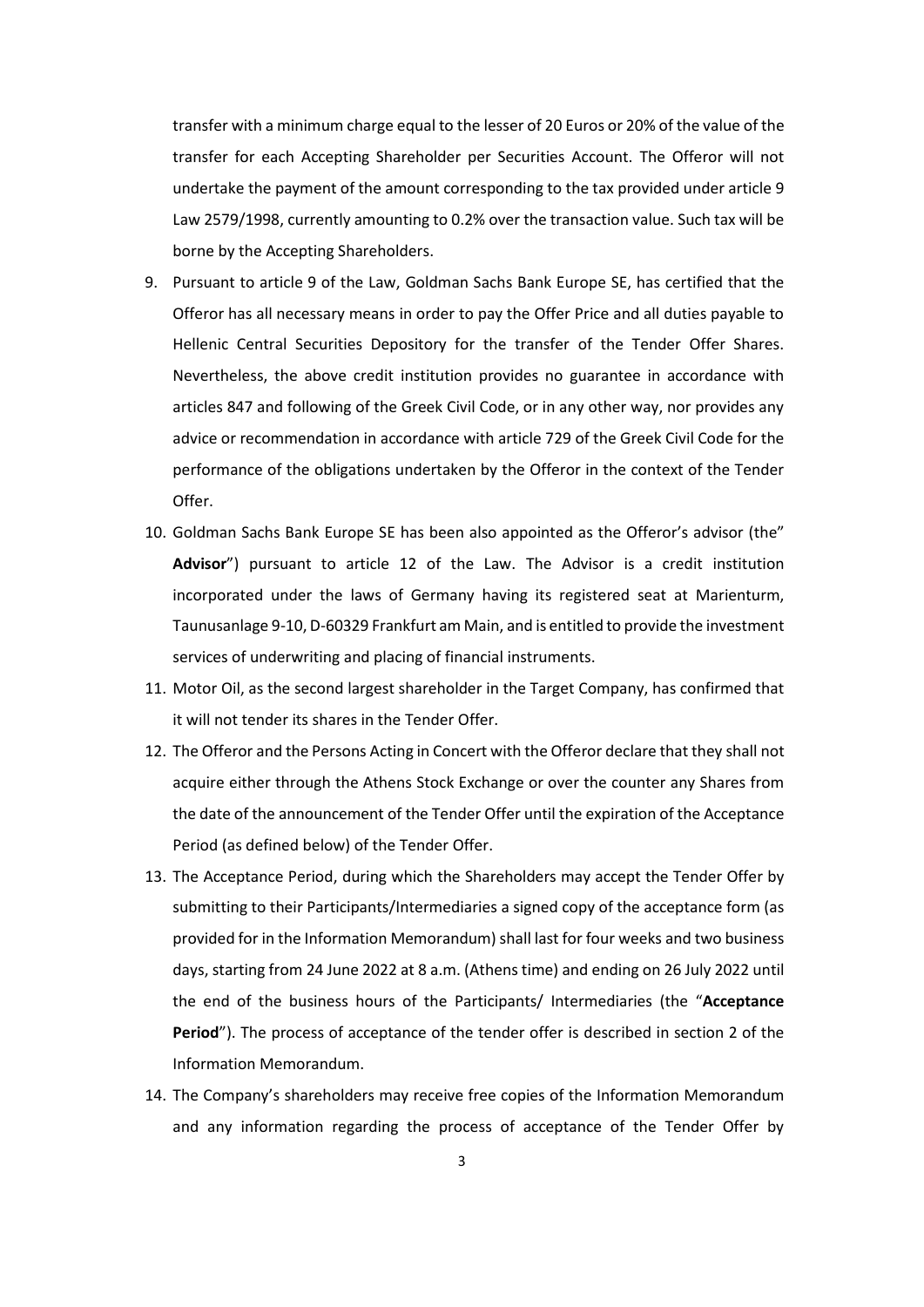contacting their Participants/Intermediaries during the entire duration of the Acceptance Period, on all business days and within business hours.

- 15. Tender Offer Acceptance Forms shall be made available to the Accepting Shareholders by their Participants/Intermediaries; such Acceptance Formsshall also be available at the branches of Eurobank S.A. which is appointed as the Offeror's Participant/Intermediary. The declarations of acceptance submitted by the Accepting Shareholders may be freely revoked until the lapse of the Acceptance Period.
- 16. The Information Memorandum, as approved by the HCMC, will be uploaded on the websites of HCMC [\(www.hcmc.gr\)](http://www.hcmc.gr/) and ATHEX [\(www.helex.gr](http://www.helex.gr/) ). It is noted that the Offeror does not have a website.
- 17. The results of the Tender Offer shall be published pursuant to article 16 par. 1 of the Law by the Offeror within two business days from the expiration of the Acceptance Period, that is until 28 July 2022, on ATHEX's website and on ATHEX Daily Price Bulletin, and shall be disclosed to the representatives of the Company's employees or the Company's employees directly in accordance with article 23 of the Law.
- 18. The transfer of the shares tendered lawfully by the Accepting Shareholders shall take place in accordance with the process described in Section 2 of the Information Memorandum.
- 19. Pursuant to article 28 of the Law, in the event the Offeror and the Persons Acting in Concert with the Offeror, following the completion of the Tender Offer, hold Shares corresponding to at least ninety per cent (90%) of the entirety of the voting rights in the Target Company, the Offeror shall be obliged to acquire any Shares offered to it on the exchange for a period of three (3) months as of the publication of the results of the Tender Offer at the Offer Price.
- 20. In case the Offeror acquires more than 90% of the Target Company's shares, it will not exercise its right of buying out the minority shareholders' shares according to article 27 of the Law. In any case, it is the intention of the Offeror to maintain the listing of the Target Company on the Athens Stock Exchange.

### **IMPORTANT NOTICE**

The present Announcement is addressed to the Shareholders of the Target Company in accordance with the procedure set forth in the Law and all applicable legislation and is only addressed to persons that can lawfully accept it.

More specifically, this Announcement does not constitute an offer to purchase Shares nor is addressed (in writing